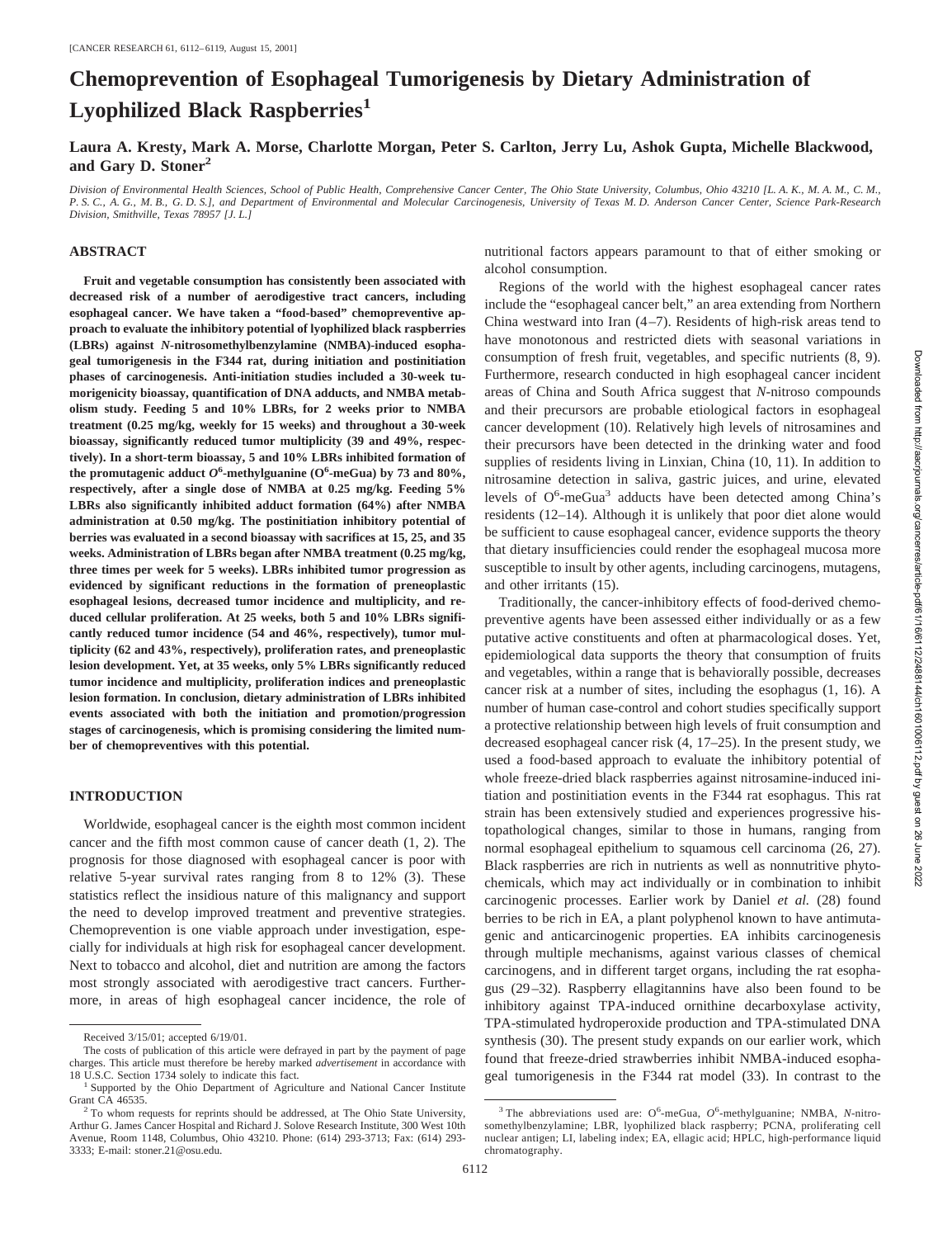strawberry postinitiation study, the present study used a lower dose of NMBA, had multiple sacrifice time points, categorized and quantified preneoplastic lesions differently, and assessed PCNA and cyclin D1 expression via immunohistochemical techniques. Black raspberries, although similar to strawberries in composition, generally have higher levels of phenolics (ellagic and ferulic acids), sterols, calcium, iron, zinc, and antioxidant activity (Table 1), which may influence their chemopreventive potential. This knowledge coupled with epidemiological data associating increased fruit consumption with decreased esophageal cancer risk, led to the present investigation evaluating LBRs as inhibitors of carcinogen-induced tumor development in the rat esophagus.

# **MATERIALS AND METHODS**

**Chemicals.** Unlabeled NMBA was purchased from Ash Stevens Inc. (Detroit, MI) and solubilized in 20% DMSO. [<sup>3</sup>H]NMBA (specific activity, 2.48 Ci/mmol) was prepared by Dr. Lisa Peterson (University of Minnesota, Minneapolis, MN) as described previously (34). EA and DMSO were purchased from Aldrich Chemical Company (Milwaukee, WI). Purity analysis by reversephase HPLC indicated that the EA and NMBA used were greater than 98% pure.

**Animals.** All of the experimental protocols were in accordance with NIH guidelines and approved by the Institutional Animal Care and Use Committee of The Ohio State University. Five-to-6-week-old male F344 rats were purchased from Harlan Industries (Indianapolis, IN). Animals were group housed and maintained under standard conditions (20  $\pm$  2°C; 50  $\pm$  10% relative humidity; 12-h light/dark cycle). Diet and water were available *ad libitum* throughout the studies. Body weight and food consumption data were recorded weekly.

**Diet Preparation.** Fresh frozen black raspberries of the Driscol variety were purchased from Coloma Frozen Foods (Benton Harbor, MI) and used in all studies, except in the NMBA metabolism study, which used Bristol variety berries supplied by the Stokes Fruit Farm (Wilmington, OH). Berries were shipped frozen to Van Drunen Farms (Momence, IL) for freeze-drying. Black raspberries were processed as described previously (35) with the exception that berry seeds were repulped and added back to the berry slurry prior to freezedrying. Berries were analyzed for a number of nutrients and potential chemopreventive components (Table 1). EA content was determined in our laboratory as described previously (28), and other component analysis was conducted by

Table 1 *Levels of nutrients and potential chemopreventive components present in LBRs*

|                     | Berry samples analyzed <sup>a</sup> |                    |  |
|---------------------|-------------------------------------|--------------------|--|
| Components          | $LBRs1^b$                           | LBRs2 <sup>c</sup> |  |
| Minerals            |                                     |                    |  |
| Calcium             | 245.00                              | 215.00             |  |
| Copper              | 0.52                                | 0.55               |  |
| <b>Iron</b>         | 13.20                               | 10.10              |  |
| Magnesium           | 169.00                              | 153.00             |  |
| Manganese           | 3.60                                | 4.68               |  |
| Phosphorus          | 222.00                              | 170.00             |  |
| Potassium           | 1200.00                             | 1300.00            |  |
| Zinc                | 2.69                                | 2.17               |  |
| Selenium            | < 5.00                              | < 5.00             |  |
| <b>Vitamins</b>     |                                     |                    |  |
| Ascorbic Acid       | < 1.00                              | 4.40               |  |
| $\alpha$ -carotene  | < 0.02                              | < 0.02             |  |
| $\beta$ -carotene   | < 0.02                              | < 0.02             |  |
| Folate              | 0.07                                | 0.06               |  |
| <b>Sterols</b>      |                                     |                    |  |
| $\beta$ -sitosterol | 89.10                               | 80.10              |  |
| Campesterol         | 4.30                                | 3.40               |  |
| Stigmasterol        | < 3.00                              | < 3.00             |  |
| Cholesterol         | < 1.00                              | < 1.00             |  |
| Phenolics           |                                     |                    |  |
| Ellagic Acid        | 185.00                              | 166.30             |  |
| Ferulic Acid        | 32.40                               | 17.60              |  |
| P-Coumeric Acid     | 7.94                                | 9.23               |  |

<sup>*a*</sup> Components reported in mg/100 g sample, except selenium levels reported in  $\mu$ g/100 g. *b* LBRs1 were administered in the diet during the complete carcinogenesis bioassay and DNA adduct study.

6113

 $c^c$  LBRs2 were administered in the diet during the post-initiation bioassay.

Covance Laboratories, Inc. (Madison, WI). Lyophilized berries were mixed into modified AIN-76A diet weekly at the expense of cornstarch and stored at 4°C until fed to the animals.

**Complete Carcinogenesis Intervention with LBRs.** LBRs were administered in the diet at 5 and 10% before, during, and after NMBA treatment to evaluate black raspberries as inhibitors of initiation and postinitiation events. Male F344 rats (7 to 8 weeks of age) were randomized into five groups of 15 animals each and were fed modified AIN-76A diet, or modified AIN-76A diet containing 5 or 10% LBRs. Animals were maintained on their respective diets throughout the 30-week bioassay. Two weeks after initiation of experimental diets, rats in the positive control group (Group 3) and in the berry test groups (Groups 4 and 5) received NMBA, which was administered s.c. at a concentration of 0.25 mg/kg body weight once per week for 15 weeks. Control animals received either the vehicle (Group 1) or the highest concentration of berries (Group 2). Animals were killed at 30 weeks, complete necropsies were performed, and tissues were harvested. Esophagi were excised and fixed in 10% neutral buffered formalin, and tumors greater than 0.5 mm in diameter were counted, mapped, and sized.

**O6 -meGua DNA Adduct Study.** Groups of 24–26 male F344 rats (7 to 8 weeks of age) were randomized into eight experimental groups and placed on experimental diets. Animals were fed modified AIN-76A diet, modified AIN-76A diet containing either 5 or 10% LBRs, or modified AIN-76A diet containing either 0.004% (equivalent to 0.4 g/kg) or 0.04% (equivalent to 4.0 g/kg) EA for 15 days. On day 14, rats received a single s.c. injection of NMBA at a concentration of either 0.25 mg/kg or 0.50 mg/kg body weight. Twenty-four h after NMBA administration, rats were killed by  $CO<sub>2</sub>$  asphyxiation. Esophagi were harvested, split longitudinally, stripped of the underlying layers of muscle and submucosa, immediately frozen in liquid nitrogen, and stored at  $-80^{\circ}$ C. The esophagi of four to six rats were pooled to yield a single sample totaling five samples per treatment group. DNA was isolated, purified, and quantified as described previously (36), except that  $O^6$ -meGua and guanine were detected using a Waters 470 fluorescence detector (excitation wavelength, 290 nm; emission wavelength, 360 nm).

**NMBA Metabolism Study in Esophageal Explant Cultures.** Groups of six male F344 rats (7–8 weeks of age) were randomized into three groups and fed modified AIN-76A diet or modified AIN-76A diet with either 5% or 10% LBRs for 2 weeks. The animals were euthanized on day 14, and esophagi were aseptically removed and immersed in Leibovitz's L-15 medium (Life Technologies, Inc., Grand Island, NY) with added penicillin and streptomycin. Esophagi were opened longitudinally, cut into two equal halves, and placed mucosal side up in 60-mm tissue culture dishes. Esophagi were moistened with 3 ml of Pasadena Foundation Medical Research-4 culture medium (BRFF, Ijamsville, MD) with growth factors added as described previously (37). Each dish contained 0 or 10  $\mu$ M [<sup>3</sup>H]NMBA. Samples were incubated for 8 h at 37°C. Aliquots were removed at 2, 4, and 8 h and were analyzed by reversephase HPLC as described by Morse *et al.* (38). Authentic standards of NMBA, benzyl alcohol, benzaldehyde, and benzoic acid were coinjected with aliquots of each sample. Chromatographic run time was 50 min.

**Postinitiation Intervention with LBRs.** To evaluate berries as inhibitors of postinitiation tumorigenic events, LBRs were administered in the diet at 5 and 10% after completion of NMBA treatment. Groups of 28–38 male F344 rats (5–8 weeks of age) were randomized to vehicle control (Group 1), 10% LBRs (Group 2), NMBA control (Group 3), or NMBA and LBR groups (Groups 4 and 5). NMBA was administered s.c. three times per week for 5 weeks at a concentration of 0.25 mg/kg of body weight (Groups 3–5). Vehicle controls (Group 1) received 20% DMSO:H<sub>2</sub>O, and rats in Group 2 were nondosed, high-concentration LBR controls. Animals were maintained on their respective experimental diets until killed at 15 ( $n = 40$ ), 25 ( $n = 64$ ), or 35  $(n = 65)$  weeks of study. At each death, a gross necropsy was performed on each rat before harvesting esophageal and colon tissues.

**Histological Grading of Preneoplastic Lesions.** Each esophagus was cut into thirds and paraffin embedded on edge. Serial  $4-\mu m$  sections were cut and mounted on Superfrost Plus slides (Fisher Scientific, Pittsburgh, PA). A H&E stained slide of each esophagus was prepared and the entire esophagus of each animal scanned at 100-X magnification. Each viewing field was categorized into one of five histological categories: normal epithelium, epithelial hyperplasia, low-grade dysplasia, high-grade dysplasia, and squamous cell papilloma (Fig. 2). The classification scheme used was a modification of criteria developed by Pozharisski *et al.* (26), with consideration toward the gross and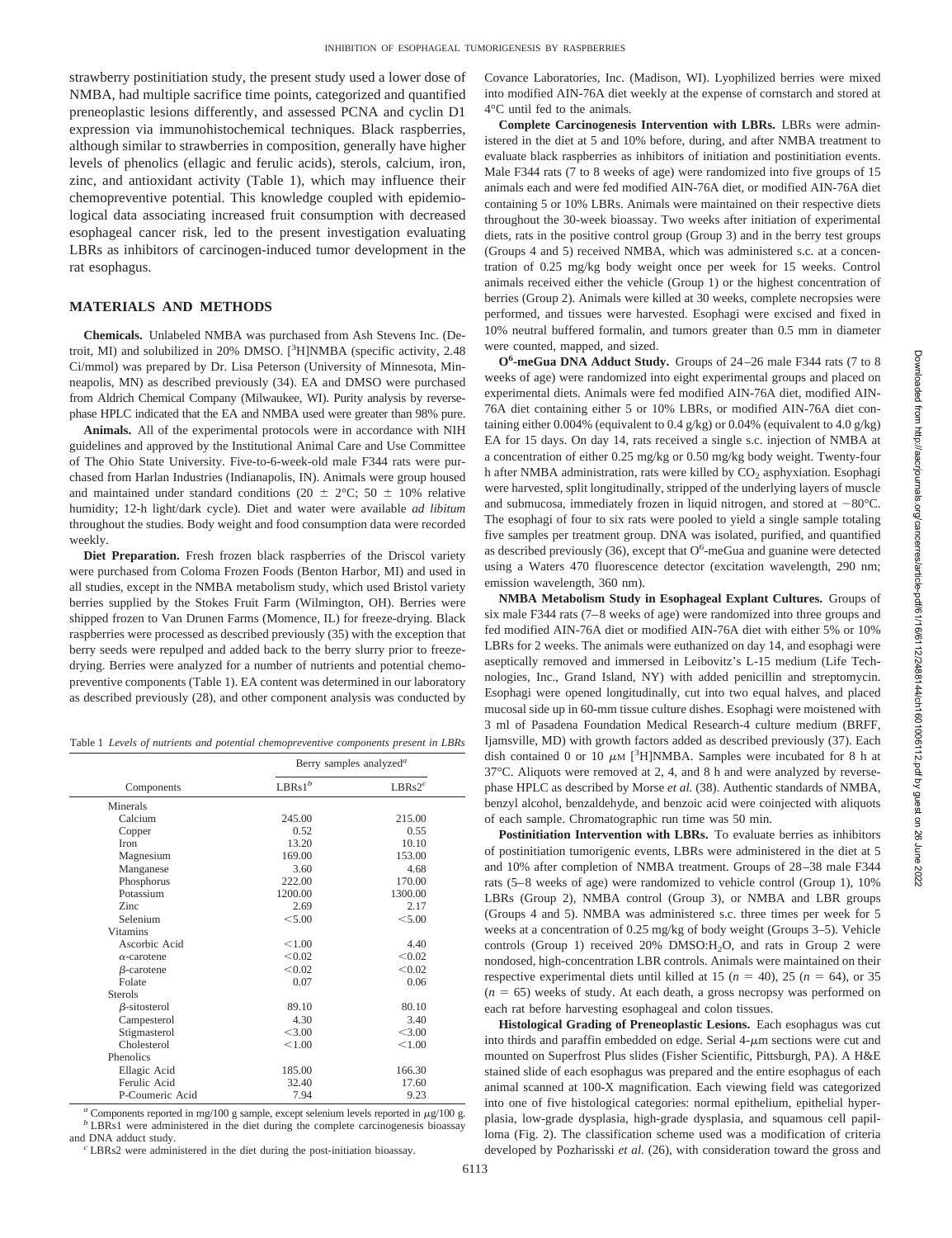Table 2 *Complete carcinogenesis bioassay evaluating the effects of dietary administration of LBRs on NMBA-induced rat esophageal tumorigenesis*

| Group | <b>NMBA</b><br>$0.25$ mg/kg | Diet<br>administered | Rats<br>(n) | Tumor<br>incidence $(\% )$ | Tumor multiplicity<br>$(\pm$ SE) | Tumor size<br>$mm^2$ ( $\pm$ SE) |
|-------|-----------------------------|----------------------|-------------|----------------------------|----------------------------------|----------------------------------|
|       | $\overline{\phantom{a}}$    | $AIN-76A$            |             |                            |                                  |                                  |
|       | $\overline{\phantom{a}}$    | 10% LBRs             |             |                            |                                  |                                  |
|       |                             | $AIN-76A$            | ı3          | 100                        | 3.15(0.31)                       | 2.28(0.59)                       |
|       |                             | 5% LBRs              |             | 78.6                       | $1.93^a(0.40)$                   | 2.91(0.68)                       |
|       |                             | 10% LBRs             |             | 92.3                       | $1.61^a(0.29)$                   | 3.67(0.71)                       |

*a* Statistically significant relative to NMBA controls (Group 3) ( $P < 0.05$ ).

microscopic descriptions of hyperplasia and dysplasia given in Cotran *et al.* (39).

**Immunohistochemical Analysis.** At each study time point, the entire esophagi from five rats per group were stained for PCNA. Tissues were antigen retrieved by microwaving at 80% power for 12 min in 10 mM citrate buffer (pH 6.0). Tissues were blocked with  $3\%$  H<sub>2</sub>O<sub>2</sub> for 20 min, casein for 15 min, goat serum for 20 min, and avidin/biotin for 30 min. Slides were incubated with the primary antibody, monoclonal mouse anti-PCNA for 30 min (prediluted antibody from BioGenex, Inc.). Rat-adsorbed link (biotinylated anti-immunoglobulin) followed for 20 min, streptavidin-horseradish peroxidase label for 20 min, and a final incubation with 3,3-diaminobenzidine for 3.5 min to permit biomarker visualization. Slides were counterstained with hematoxylin, dehydrated, and coverslipped with Permount (Fisher Scientific, Pittsburgh, PA). Positive (colon) and negative controls (mouse antiserum) were included in each staining run.

**Computer-assisted Image Analysis.** PCNA stained slides were viewed at  $\times$ 200 with a Nikon bright-field microscope mounted with a high-resolution spot camera. The camera was interfaced with a computer containing a matrox frame grabber board and image analysis software (Simple PCI Imaging Systems by Compix Inc., Cranberry Township, PA). The basal cell layer of each esophagus was scanned, and a minimum of 10 fields (1500–2000 cells) were quantified to determine the mean LI. The LI was calculated by dividing the positive nuclear-stained area by the total nuclear area; the result was expressed as a percentage. Papillomas were similarly quantified, but at a magnification of  $\times$ 100 to allow for greater visualization in a single field.

**Statistical Analysis.** Body weights, food consumption, tumor multiplicity, tumor size, and microscopic preneoplastic lesion data were compared using ANOVA followed by Newman-Keuls' multiple comparison test ( $P < 0.05$ ) when appropriate. DNA adduct levels were analyzed by linear regression and ANOVA to detect differences between means and to calculate SEs. The  $\chi^2$  test was used for statistical analysis of tumor incidence data.

### **RESULTS**

**General Observations.** No significant differences were detected in animal body weights between the NMBA control group and NMBA-treated animals consuming 5 or 10% LBRs. However, during the last 3 weeks of the postinitiation bioassay, NMBA-treated animals consuming 10% LBRs (Group 5) had significantly lower body weights compared with vehicle controls ( $P < 0.05$ ; data not shown). Group 5 animals also consumed significantly less food compared with untreated controls during weeks 26, 29, and 31 of study ( $P < 0.05$ ; data not shown). Overall, berries were well tolerated and did not produce any gross or histological abnormalities in the esophagus, liver, kidneys, spleen, stomach, or intestinal tract of the rats.

**Inhibition by LBRs in a Complete Carcinogenesis Bioassay.** The chemopreventive effects of LBRs on esophageal tumor incidence, multiplicity, and size are summarized in Table 2. Administration of 5 and 10% LBRs before, during, and after NMBA treatment significantly reduced tumor multiplicity to 1.9 and 1.6, respectively, compared with 3.2 in NMBA-treated controls ( $P < 0.05$ ; Table 2). Tumor incidence was 100% among NMBA controls, whereas nonsignificant declines of 21.4 and 7.7%, respectively, occurred in groups that consumed 5 and 10% LBRs. As expected, non-NMBA-treated animals (Groups 1 and 2) had no esophageal tumors. There were no significant differences in tumor size among the carcinogen-treated groups (Groups 3–5).

Inhibition of O<sup>6</sup>-meGua Adducts. The effects of dietary administration of LBRs and EA on NMBA-induced DNA adduct formation in the F344 rat esophagus is summarized in Table 3. Levels of O<sup>6</sup>-meGua were not detectable in esophagi from rats treated with vehicle alone. O<sup>6</sup>-meGua levels were 4.4 and 7.5 pmol/mg DNA in rats treated with NMBA at 0.25 and 0.50 mg/kg of body weight, respectively. Dietary administration of LBRs and EA significantly inhibited  $O^6$ -meGua formation compared with rats consuming control diet ( $P < 0.05$ ). EA-treated groups were run in parallel with berrytreated groups in an effort to account for the chemopreventive contribution of EA among berry treatments. Administration of 5 and 10% LBRs prior to treatment with 0.25 mg/kg NMBA significantly inhibited esophageal O<sup>6</sup>-meGua levels by 73 and 80%, respectively. Interestingly, feeding 5% LBRs but not 10%, significantly inhibited  $O^6$ meGua adduct formation after treatment with 0.50 mg/kg NMBA. EA fed at 4.0 g/kg of diet significantly lowered esophageal adduct formation, but to a lesser extent than did LBRs. EA pretreatment at 0.04% in the diet followed by NMBA treatment at 0.25 and 0.50 mg/kg of body weight reduced adduct formation by 48 and 57%, respectively. Lower dietary levels of EA (0.004%) did not result in significant declines in esophageal O<sup>6</sup>-meGua adduct levels.

**Effects of LBR Pretreatment on NMBA Metabolism in Esophageal Explants.** The principal NMBA metabolites produced by esophageal explants were two unidentified peaks (peaks 1 and 2), benzyl alcohol, and benzoic acid (Fig. 1). Two-week dietary pretreatment with 5 and 10% LBRs did not significantly alter the metabolism of NMBA or the formation of NMBA metabolites at 2, 4, or 8 h postincubation (data not shown). Incubation periods of 2, 4, and 8 h resulted in 46, 65, and 86% metabolism of NMBA by explants pretreated with modified AIN-76A diet. Levels of NMBA and NMBA metabolites among groups pretreated with 5 and 10% LBRs were essentially unchanged from those of AIN-76A-fed animals (data not shown).

**Inhibition by LBRs in a Postinitiation Bioassay.** The postinitiation inhibitory effects of LBRs were evaluated in a second bioassay,

Table 3 *Effects of dietary administration of LBRs and EA on NMBA-induced DNA adduct formation in the F344 rat esophagus*

| Adduct level (pmol<br>$O^6$ -meGua/mg DNA)<br>mean $\pm$ SE | $%$ inhibition <sup><math>a</math></sup> |
|-------------------------------------------------------------|------------------------------------------|
| $4.4 \pm 0.9$                                               |                                          |
| $1.2 \pm 0.3^{b}$                                           | 73                                       |
| $0.9 \pm 0.2^b$                                             | 80                                       |
| $7.5 \pm 1.7$                                               |                                          |
| $2.7 \pm 0.9^{b}$                                           | 64                                       |
| $6.4 \pm 2.1$                                               | 15                                       |
| $4.4 \pm 0.9$                                               |                                          |
| $2.9 \pm 1.1$                                               | 35                                       |
| $2.3 \pm 0.9^b$                                             | 48                                       |
| $7.5 \pm 1.7$                                               |                                          |
| $4.2 \pm 1.9$                                               | 44                                       |
| $3.2 \pm 0.9^b$                                             | 57                                       |
|                                                             |                                          |

*<sup>a</sup>* The percentage inhibition in berry-treated groups is relative to NMBA controls. *b* Statistically significant relative to NMBA controls (Group 3) ( $P < 0.05$ ).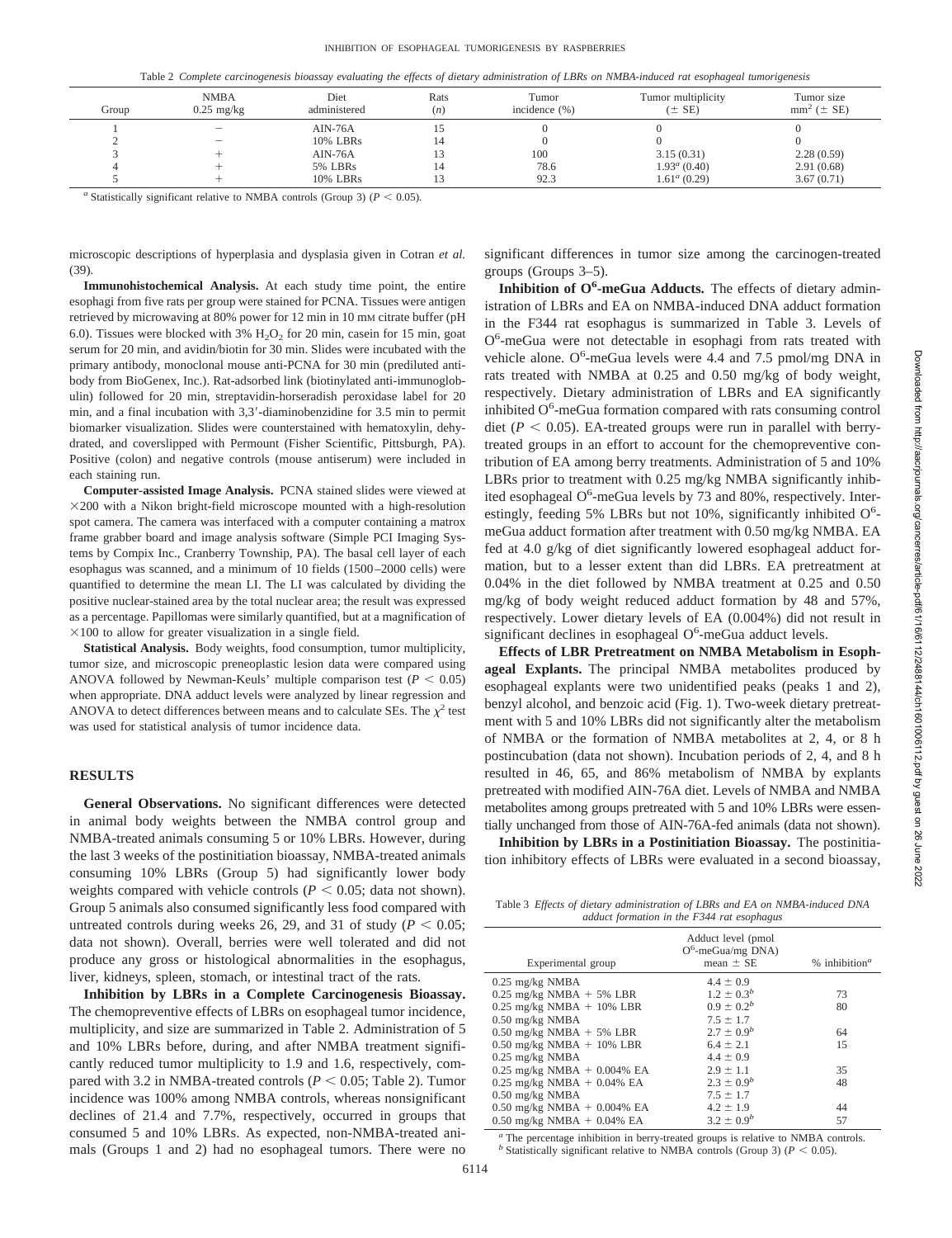

Fig. 1. HPLC analysis of NMBA metabolism by rat esophageal explant cultures. Chromatogram *A*, authentic standards; chromatogram *B*, analysis from a test sample.

in which the administration of LBRs began after the completion of NMBA treatment. The inhibitory effects of LBRs on the formation NMBA-induced preneoplastic lesions in the esophagus are summarized in Table 4. At 15 weeks of study, dietary administration of 5 and 10% LBRs significantly increased the proportion of fields appearing as normal epithelium and decreased high-grade esophageal dysplasia, compared with NMBA controls ( $P \le 0.05$ ). Additionally, at week 15, animals consuming 5% LBRs experienced a 21.2% decline in lowgrade dysplasia, relative to NMBA controls. At 25 weeks, feeding 5 and 10% LBRs inhibited high-grade dysplasia by 52.3 and 71.3%, respectively, compared with NMBA controls. At 35 weeks of study, dietary administration of 5% LBRs produced significant declines in the formation of both low- and high-grade dysplastic esophageal lesions, relative to NMBA controls. At this time point, administration of 10% LBRs did not significantly reduce preneoplastic lesion development. Dietary administration of LBRs, especially at 5%, resulted in nonsignificant increases in normal esophagi.

Tumor incidence, multiplicity and size data from the 35-week postinitiation bioassay are summarized in Table 5. Non-NMBAtreated rats had no esophageal tumors at 15, 25, or 35 weeks of the bioassay. At 15 weeks, administration of 5 and 10% LBRs appeared to decrease tumor incidence, multiplicity, and size. Although these changes were not significant, the small sample size may have negated our ability to make statistically meaningful comparisons between experimental groups. At 25 weeks, dietary administration of 5 and 10% LBRs significantly reduced tumor incidence and tumor multiplicity; however, these declines were not dose dependent. LBRs fed at 5 and 10%, significantly reduced tumor incidence to 40 and 46.7%, respectively, compared with 86.6% among NMBA controls. At week 25, tumor multiplicity decreased to 0.53 and 0.80 in groups fed 5 and 10% LBRs, respectively, compared with 1.40 in NMBA controls. In addition, berry-treated animals experienced nonsignificant declines in tumor size compared with NMBA controls at 25 weeks. At 35 weeks, 5% LBRs produced significant declines in tumor incidence and tumor multiplicity compared with NMBA controls ( $P < 0.05$ ); tumor incidence declined about 40.0% and tumor multiplicity was inhibited by 66.5%.

**PCNA.** PCNA LIs for the various experimental groups are reported in Table 6, and photomicrographs are depicted in Fig. 2. The mean PCNA LI in NMBA-treated controls was 31.5, 32.2, and 36.0%

Table 4 *Effects of dietary administration of LBR on NMBA-induced preneoplastic esophageal lesion formation in the F344 rat*

| Table 4 Effects of aletary aaministration of LBK on NMBA-induced preneoplastic esophageal lesion formation in the F344 rat |              |              |                                                          |                        |                     |                      |  |
|----------------------------------------------------------------------------------------------------------------------------|--------------|--------------|----------------------------------------------------------|------------------------|---------------------|----------------------|--|
|                                                                                                                            | <b>NMBA</b>  | Diet         | % normal or preneoplastic esophageal lesions ( $\pm$ SE) |                        |                     |                      |  |
| Group                                                                                                                      | $0.25$ mg/kg | administered | Normal                                                   | Epithelial hyperplasia | Low-grade dysplasia | High-grade dysplasia |  |
| Week 15 of study                                                                                                           |              |              |                                                          |                        |                     |                      |  |
|                                                                                                                            |              | $AIN-76A$    | 76.8(1.5)                                                | 21.6(1.3)              | 1.7(0.7)            | $\Omega$             |  |
|                                                                                                                            |              | 10% LBRs     | 71.6(1.8)                                                | 25.6(1.5)              | 2.9(0.8)            |                      |  |
|                                                                                                                            |              | $AIN-76A$    | 42.6(2.8)                                                | 39.9(2.3)              | 11.7(1.3)           | 5.7(0.8)             |  |
|                                                                                                                            |              | 5% LBRs      | $52.7^a(3.1)$                                            | 37.5(2.9)              | $7.1^{\alpha}(1.7)$ | $2.7^a(0.7)$         |  |
|                                                                                                                            |              | 10% LBRs     | $51.3^a(1.4)$                                            | 37.9(1.4)              | 9.2(0.9)            | $1.6^a(0.5)$         |  |
| Week 25 of study                                                                                                           |              |              |                                                          |                        |                     |                      |  |
|                                                                                                                            |              | $AIN-76A$    | 79.1(3.0)                                                | 18.8(2.4)              | 2.0(0.8)            | $\Omega$             |  |
|                                                                                                                            |              | 10% LBRs     | 76.5(3.5)                                                | 20.8(2.9)              | 2.7(1.0)            |                      |  |
|                                                                                                                            |              | $AIN-76A$    | 38.6(2.5)                                                | 44.7(1.7)              | 9.5(0.8)            | 7.2(0.9)             |  |
|                                                                                                                            | $^{+}$       | 5% LBRs      | 47.0(2.0)                                                | 40.6(2.0)              | 8.3(0.9)            | $4.1^a(0.6)$         |  |
|                                                                                                                            |              | 10% LBRs     | 44.6(3.0)                                                | 41.7(2.8)              | 8.7(1.0)            | $4.9^a(0.8)$         |  |
| Week 35 of study                                                                                                           |              |              |                                                          |                        |                     |                      |  |
|                                                                                                                            |              | $AIN-76A$    | 87.4(2.2)                                                | 11.1(1.7)              | 1.5(0.6)            | $\Omega$             |  |
|                                                                                                                            |              | 10% LBRs     | 87.2(1.7)                                                | 11.4(1.5)              | 1.4(0.7)            |                      |  |
|                                                                                                                            |              | $AIN-76A$    | 37.6(2.8)                                                | 43.2(1.8)              | 10.1(1.1)           | 9.0(1.1)             |  |
|                                                                                                                            |              | 5% LBRs      | 46.3(3.0)                                                | 41.7(1.9)              | $6.1^a(1.0)$        | $5.9^a(0.8)$         |  |
|                                                                                                                            | $^{+}$       | 10% LBRs     | 42.5(3.3)                                                | 41.1(1.9)              | 8.9(1.3)            | 7.5(1.1)             |  |

*a* Statistically significant relative to NMBA controls (Group 3) as determined by analysis of variance ( $P < 0.05$ ).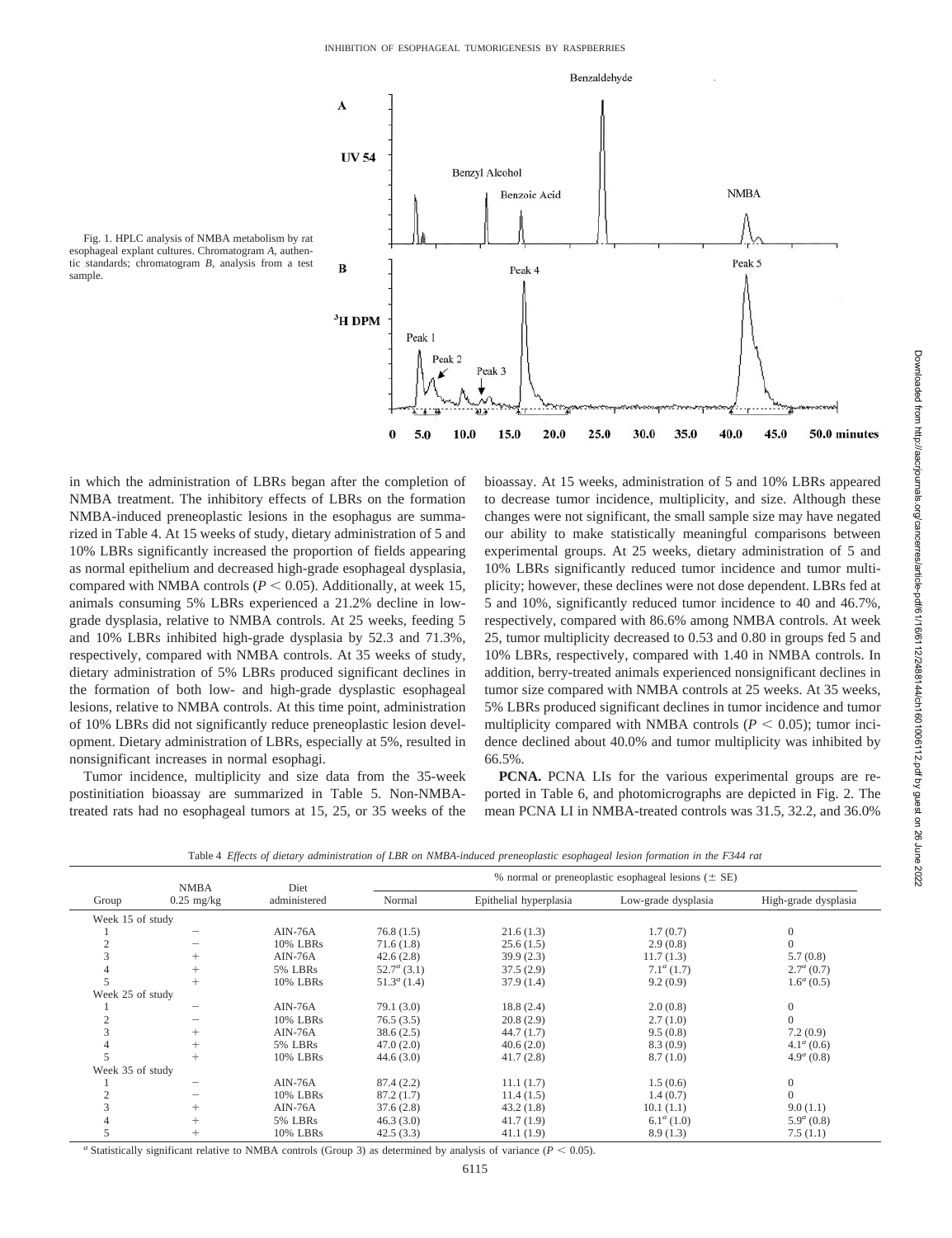Table 5 *Postinitiation effects of dietary administration of LBR on NMBA-induced esophageal tumorigenesis in the F344 rat*

| Group            | <b>NMBA</b><br>$0.25$ mg/kg | Diet<br>administered | Rats<br>(n) | Tumor<br>incidence % | Tumor multiplicity<br>mean $(\pm$ SE) | Tumor size mm <sup>3</sup><br>mean $(\pm$ SE) |  |
|------------------|-----------------------------|----------------------|-------------|----------------------|---------------------------------------|-----------------------------------------------|--|
| Week 15 of study |                             |                      |             |                      |                                       |                                               |  |
|                  |                             | $AIN-76A$            |             |                      |                                       |                                               |  |
|                  |                             | 10% LBRs             |             |                      |                                       |                                               |  |
|                  |                             | $AIN-76A$            |             | 50.0                 | 0.75(0.31)                            | 0.34(0.16)                                    |  |
|                  |                             | 5% LBRs              |             | 25.0                 | 0.38(0.26)                            | 0.12(0.08)                                    |  |
|                  |                             | 10% LBRs             |             | 12.5                 | $0.13\ 0.13)$                         | 0.04                                          |  |
| Week 25 of study |                             |                      |             |                      |                                       |                                               |  |
|                  |                             | $AIN-76A$            | 10          | $\Omega$             |                                       |                                               |  |
|                  |                             | 10% LBRs             | 10          |                      |                                       |                                               |  |
|                  |                             | $AIN-76A$            | 15          | 86.6                 | 1.40(0.25)                            | 1.2(0.71)                                     |  |
|                  |                             | 5% LBRs              | 15          | $40.0^a$             | $0.53b$ (0.19)                        | 0.29(0.15)                                    |  |
|                  |                             | 10% LBRs             | 15          | 46.7 <sup>a</sup>    | $0.80^{b}$ (0.30)                     | 0.54(0.21)                                    |  |
|                  | Week 35 of study            |                      |             |                      |                                       |                                               |  |
|                  |                             | $AIN-76A$            | 10          |                      |                                       |                                               |  |
|                  |                             | 10% LBRs             | 10          |                      |                                       |                                               |  |
|                  |                             | $AIN-76A$            | 14          | 92.9                 | 2.00(0.31)                            | 3.91(1.57)                                    |  |
|                  |                             | 5% LBRs              | 14          | 53.3 <sup>a</sup>    | $0.67^b(0.19)$                        | 3.60(2.74)                                    |  |
|                  |                             | 10% LBRs             | 15          | 80.0                 | 1.53(0.32)                            | 1.01(0.66)                                    |  |

*a* Significantly lower than Group 3 as determined by  $\chi^2$  test (*P* < 0.05). *b* Significantly lower than Group 3 as determined by analysis of variance (*P* < 0.05).

at 15, 25, and 35 weeks of study, respectively. In contrast, PCNA LIs for non-NMBA-dosed rats ranged from 18.3 to 21.3%, and there were no detectable differences between groups consuming modified AIN-76A control diet and control diet with 10% LBRs. Dietary administration of both 5 and 10% LBRs significantly lowered the PCNA LI in NMBA-treated animals at 15 and 25 weeks of study compared with rats that were treated with NMBA and consumed the control diet  $(P < 0.05)$ . The PCNA LI was reduced by  $\sim$ 29% among berry-treated groups at 15 weeks of study. At 25 weeks, 5 and 10% LBRs inhibited PCNA LIs by 29.6 and 20.0%, respectively, compared with levels in NMBA controls. At 35 weeks, the PCNA LI declined 38% in rats consuming 5% LBRs relative to NMBA controls. PCNA LIs in papillomas at 25 and 35 weeks of study averaged 30.7 and 39.1%, respectively.

## **DISCUSSION**

In this series of studies we used a food-based chemopreventive approach to evaluate the potential inhibitory effects of LBRs against nitrosamine-induced esophageal tumorigenesis. To our knowledge, the present investigation is the first to report suppression of esophageal carcinogenesis by dietary administration of LBRs. Especially promising is the finding that LBRs inhibit events associated with the initiation and postinitiation phases of esophageal tumorigenesis.

A 30-week complete carcinogenesis bioassay was conducted followed by adduct and metabolism studies aimed at evaluating potential mechanisms through which LBRs may exert anti-initiation effects. Dietary administration of 5 and 10% LBRs before, during, and subsequent to NMBA treatment resulted in significant reductions in tumor multiplicity as well as nonsignificant and non-dose-dependent declines in tumor incidence. Noteworthy, the tendency of 5% LBRs to impart greater inhibition than 10% LBRs emerged in subsequent studies.

NMBA, like many nitrosamines, requires metabolic activation to exert its carcinogenic effect. NMBA activation is mediated by cytochrome P-450 mixed-function oxidases forming benzaldehyde and a methylating species, which preferentially methylates the  $O^6$ - and *N*7positions of guanine (40, 41).  $O^6$ -meGua is considered a critical promutagenic adduct resulting from NMBA activation, and studies indicate that its formation and persistence is closely linked to esophageal tumor induction (42). In the present study, dietary administration of 5% LBRs significantly inhibited O<sup>6</sup>-meGua adduct formation after NMBA treatment at both 0.25 and 0.50 mg/kg of body weight.

In contrast, feeding 10% LBRs resulted in adduct inhibition after treatment with 0.25 mg/kg NMBA only. This lack of dose-responsive adduct inhibition awaits further investigation, but we hypothesize that these differential results may be linked to the composition of black raspberries. LBRs are rich in antioxidants and contain appreciable levels of phenolics, sterols and other micronutrients, including iron. Antioxidants reportedly exert pro-oxidant effects under conditions of high oxygen pressure, during increased oxidative stress, or in the presence of metal ions (43–45). It is conceivable that feeding LBRs at 10% followed by exposure to NMBA at the higher concentration alters the cellular environment and shifts the balance from one of detoxification and DNA repair to one favoring increased DNA damage. One hypothesis concerning the increases in lung cancer rates among heavy smokers taking high supplemental doses of  $\beta$ -carotene is that  $\beta$ -carotene undergoes oxidative attack and acts as a promoting agent. Thus, the combination of high-dose supplementation and high exposure has proven problematic and potentially promotional in two major trials aimed at preventing lung cancer though  $\beta$ -carotene supplementation (44, 46). Other investigations of natural products have found lower concentrations of inhibitors to be more effective than high concentrations. A recent report by Narisawa *et al.* (47) found capsanthin-rich paprika juice administered at 2 ppm imparted greater

Table 6 *Effects of dietary administration of LBRs on PCNA LIs in the F344 rat esophagus*

| Group            | <b>NMBA</b><br>$0.25$ mg/kg | Diet      | % positive PCNA<br>$LI$ ( $\pm$ SE) | % inhibition <sup><math>a</math></sup> |  |
|------------------|-----------------------------|-----------|-------------------------------------|----------------------------------------|--|
| Week 15 of study |                             |           |                                     |                                        |  |
|                  |                             | $AIN-76A$ | 18.5(0.8)                           |                                        |  |
| 2                |                             | 10% LBRs  | 18.3(1.7)                           |                                        |  |
| 3                | $^+$                        | $AIN-76A$ | 31.5(1.3)                           |                                        |  |
| $\overline{4}$   | $^+$                        | 5% LBRs   | $22.4(1.4)^b$                       | 29                                     |  |
| 5                | $\pm$                       | 10% LBRs  | 22.6 $(0.7)^b$                      | 28                                     |  |
| Week 25 of study |                             |           |                                     |                                        |  |
|                  |                             | $AIN-76A$ | 21.3(1.2)                           |                                        |  |
| $\overline{c}$   |                             | 10% LBRs  | 20.0(1.2)                           |                                        |  |
| 3                | $^{+}$                      | $AIN-76A$ | 32.2(1.8)                           |                                        |  |
| 4                | $\pm$                       | 5% LBRs   | 22.7 $(0.9)^b$                      | 30                                     |  |
| 5                |                             | 10% LBRs  | 25.7 $(0.9)^b$                      | 20                                     |  |
| Week 35 of study |                             |           |                                     |                                        |  |
|                  |                             | $AIN-76A$ | 20.7(0.9)                           |                                        |  |
| 2                |                             | 10% LBRs  | 20.8(1.6)                           |                                        |  |
| 3                | $^+$                        | $AIN-76A$ | 36.0(1.4)                           |                                        |  |
| 4                | $^+$                        | 5% LBRs   | $22.3 (1.1)^b$                      | 38                                     |  |
| 5                | $\pm$                       | 10% LBRs  | 34.3(1.5)                           | 5                                      |  |

<sup>a</sup> The percentage inhibition in berry-treated groups is relative to NMBA controls (Group 3).

<sup>*b*</sup> Statistically significant relative to NMBA controls (Group 3) ( $P < 0.05$ ).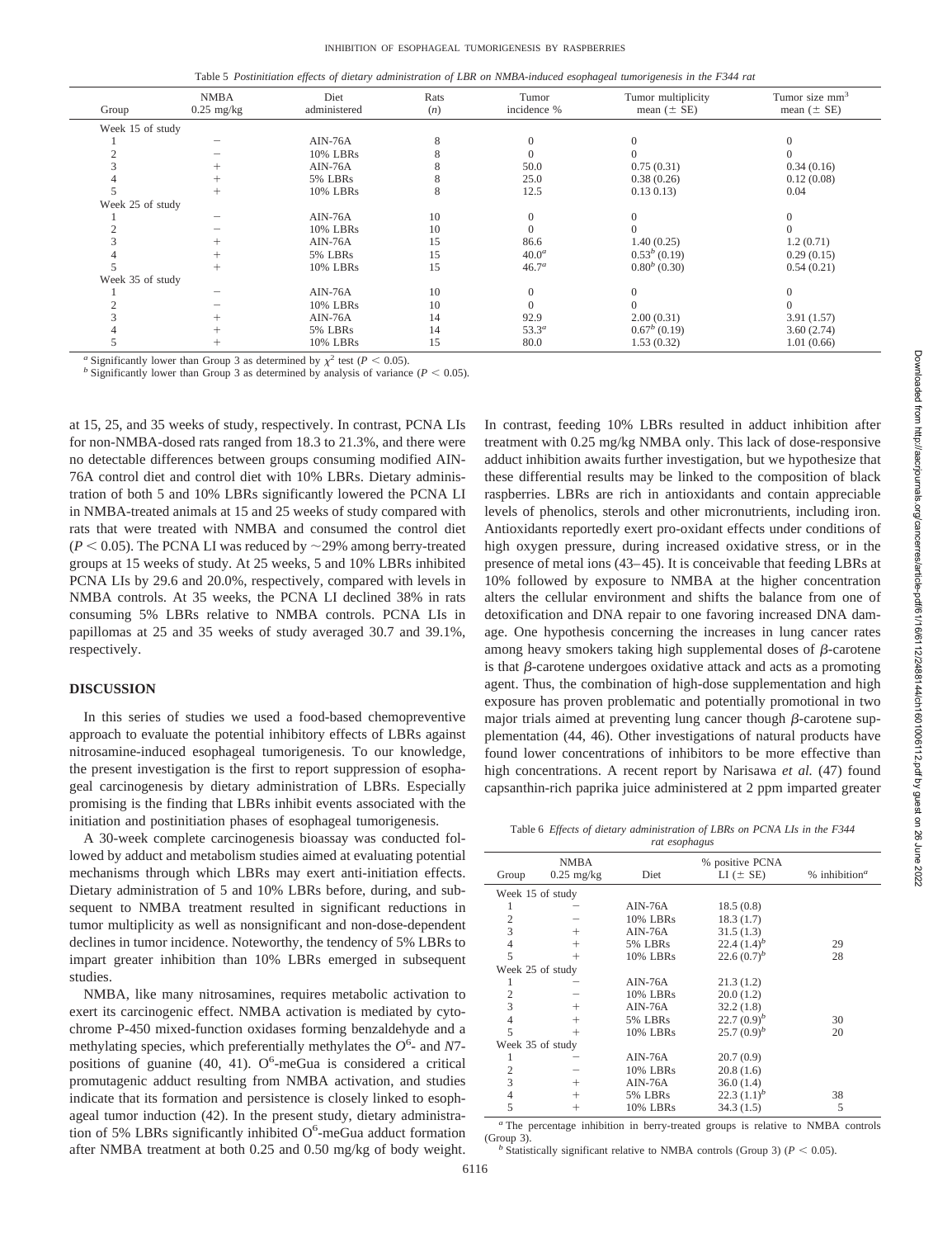

Fig. 2. Esophageal tissue sections stained with H&E and PCNA. *A,* normal esophageal epithelium composed of an orderly mucosa and basal layer one to two cells in thickness (H&E; 200). *B*, early focal hyperplasia as evidenced by slight thickening of the basal cell and keratin layers (H&E; 200). *C*, low-grade dysplasia typified by greater hyperplasia (H&E;  $\times$ 200). *D*, high-grade dysplasia characterized by increased cellular atypia, a disorderly epidermal hyperplasia, and increased thickening of the keratin layer (*arrow*; H&E;  $\times$ 200). *E*, low-level PCNA staining in normal esophageal epithelium. *F*, increased PCNA nuclear reactivity in dysplastic esophageal epithelium. *G*, intense PCNA staining in a NMBA-induced papilloma at week 35 (H&E;  $\times$ 100). *H*, PCNA positive staining in rat colon control tissue (H&E;  $\times$ 200).

protection against chemically induced colon carcinogenesis than paprika juice containing 10 ppm capsanthin. Additionally, capsanthin extracted from paprika and administered alone at 2 ppm. and 10 ppm was not effective as a chemopreventive. We tested two levels of EA, a component of LBRs, as an inhibitor of  $O^6$ -meGua adducts. Black raspberries are rich in EA, contributing  $\sim 0.180$  mg/g of diet or about 0.002% (Table 1) when fed at 10% in the diet. Notably, this level is far below the low-dose concentration of EA (0.004% or 0.4 mg/g of diet) used in the adduct study, a dose that did not reduce adduct levels. EA fed at 0.04% significantly reduced adduct levels after NMBA treatment, but to a lesser extent than LBRs. These results support the theory that EA alone cannot account for the inhibitory potential of LBRs, and that one or more additional berry components must be contributory. Similar findings have been published comparing lycopene alone *versus* administration of tomato juice, which is lycopene rich (48).

To better understand the potential mechanisms through which berries inhibit events associated with cancer initiation, an NMBA metabolism study was conducted using esophageal explants. Two-week dietary pretreatment of rats with 5 and 10% LBRs did not alter esophageal NMBA metabolism, which suggests that LBRs may inhibit O<sup>6</sup>-meGua adduct formation without inhibiting NMBA activation. An earlier study by Barch and Fox (49), evaluating the mechanism by which EA inhibited  $O^6$ -meGua adducts, found similar results. The authors suggested that EA binds to DNA, selectively inhibiting the attachment of methyl adducts to the  $O<sup>6</sup>$ -position of guanine without a reduction in the microsomal metabolism of NMBA and without a reduction in activation of NMBA to a methylating agent. Similarly, black raspberries, or a component thereof, may selectively bind to DNA, blocking methylation at the  $O<sup>6</sup>$ -position of guanine. Alternatively, berries may enhance the repair of promutagenic adducts, may stimulate detoxification of NMBA, or may simply need to be present in culture to exert inhibitory effects. Additional studies are warranted to more clearly understand the mechanism by which berries inhibit adducts without altering NMBA activation.

Chemopreventive agents are commonly classified based on the time period that inhibitory effects are exhibited, whether it be initiation, promotion, or progression stages (50). Thus, a second study was conducted specifically aimed at evaluating the postinitiation chemopreventive potential of LBRs. Promotion, in contrast to initiation and progression, is considered a reversible and generally slow process influencing the proliferation of initiated cells. The majority of adults are presumed to possess initiated cells, and residents of high-esophageal-cancer-incident areas may experience regular exposure to both initiators and promoters. Thus, agents that inhibit the promotion stage of carcinogenesis, or both initiation and promotion events, could offer one of the most effective methods of cancer prevention. The results of this study demonstrate that LBRs inhibit postinitiation tumorigenic events as evidenced by reductions in tumor incidence and multiplicity. Operative mechanisms that contribute to the postinitiation inhibitory effects of LBRs include reduced preneoplastic lesion formation coupled with increases in the percentage of esophagus with a normal histological appearance and decreases in cell proliferation rates. Interestingly, over time, there appears to be a change in the inhibitory potential imparted by the two doses of LBRs administered in the diet. At 25 weeks of study, LBRs administered at both 5 and 10% in the diet significantly reduced tumor incidence, tumor multiplicity, proliferation rates, and preneoplastic lesion development. However, at the final study time point administration only of 5% LBRs was found to significantly impact tumorigenicity, preneoplastic lesion formation, and proliferation indices. The precise reason for the change in chemopreventive potency of a given dose over time is unknown. One possibility is that the optimal chemopreventive dose varies as the animal ages. Secondly, over time, there may be an accumulation of nonprotective berry constituents limiting the chemopreventive utility of LBRs fed at 10% in the diet. A case-control study evaluating phytoestrogen intake and prostate cancer found coumestrol and daidzein to be inversely associated with prostate cancer risk, whereas the phytoestrogens, campesterol and stigmasterol, were positively associated with prostate cancer (51). Similarly, certain phytosterols present in berries could act differentially, exhibiting protective activity when administered at 5% in the diet, but not at 10%.

The present bioassay is the first to evaluate PCNA and cyclin D1 protein after an abbreviated dosing regimen delivering NMBA at 0.25 mg/kg three times a week for 5 weeks. Cell proliferation is known to play an important role in esophageal tumorigenesis (52–54) and appears to be inhibited by the dietary administration of LBRs. Our data support that the down-regulation of cell proliferation is not

Downloaded from http://aacrjournals.org/cancerres/article-pdf/61/16/6112/2488144/ch1601006112.pdf by guest on 26 June 2022

Downloaded from http://aacrjournals.org/cancerres/article-pdf/61/19/6112/2488144/ch1601006112.pdf by guest on 26 June 2022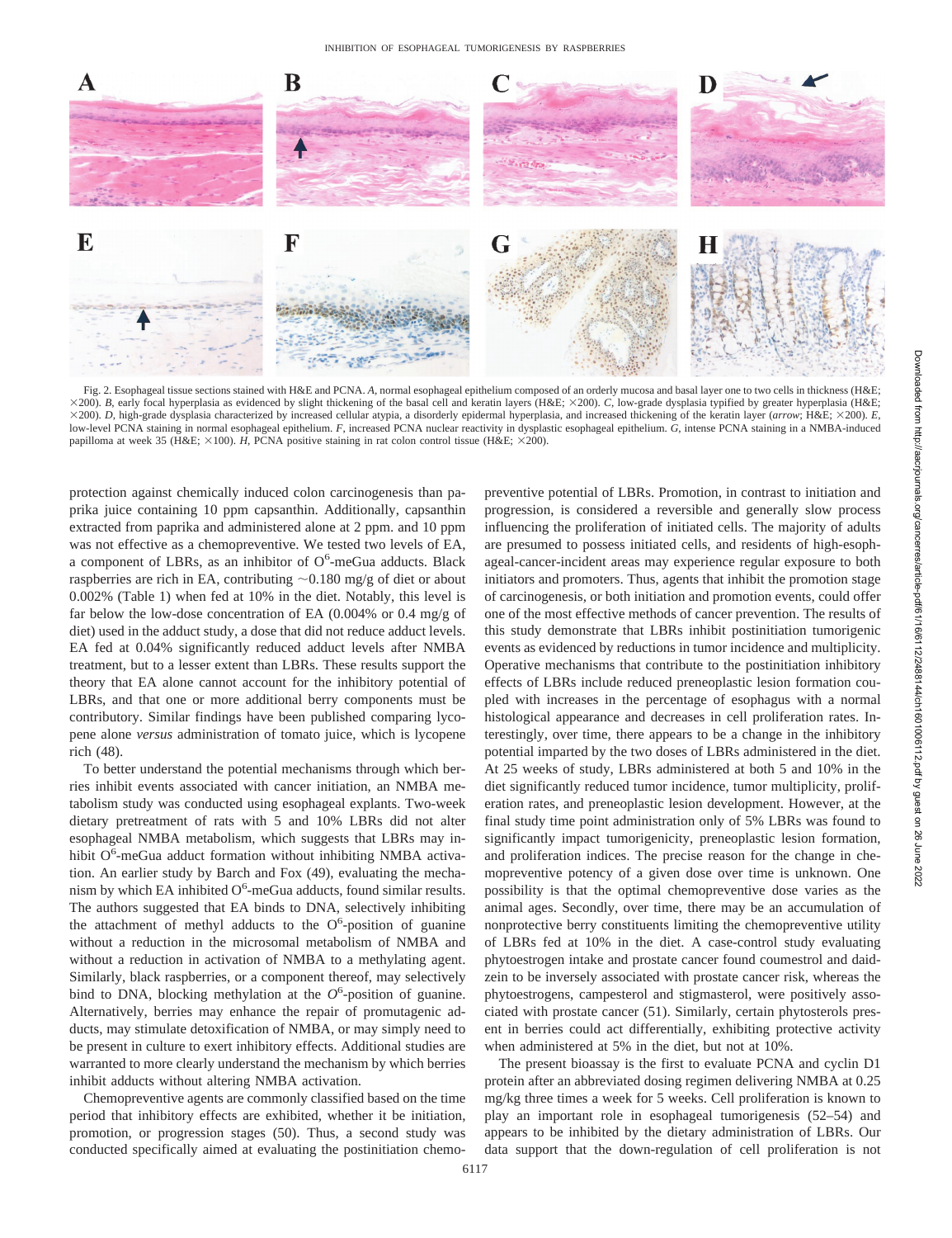related to overexpression of cyclin D1 (data not shown), but instead may be linked to berries inhibition of preneoplastic lesions. Cyclin D1 stained mainly late papillomas, with only minimal expression found in epithelial areas with focal dysplasia at 35 weeks of study. Thus, cyclin D1 does not appear to be a useful biomarker for evaluating chemopreventive agents after NMBA dosing at a low concentration.

To summarize, our data support the hypothesis that LBRs inhibit both initiation and postinitiation tumorigenic events as evidenced by decreases in tumor incidence and multiplicity, adduct inhibition, reduced proliferative indices, and inhibition of preneoplastic lesion formation. Overall, dietary patterns have been closely linked to decreasing cancer risk, with this correlation often lessening as we investigate particular foods and decreasing further at the level of individual nutrients (55, 56). Utilization of a food-based approach may provide a midpoint on the chemopreventive continuum with the traditional approach of testing high concentrations of single agents representing one end and nutritional interventions the other. On the basis of an average daily consumption of 1900 kilocalories among females and 2700 kilocalories among males,  $\sim$  1.4 and 2.0 cups of fresh berries, respectively, would be required to consume a diet comprised of 5% fresh berries. Because black raspberries are  $\sim$ 86% water, 1.4 and 2.0 cups of fresh berries are approximately equivalent to 28 and 40 grams on a freeze-dried basis. Although, the level found to be inhibitory is larger than a standard serving size of fruit, it approaches behaviorally achievable levels. Thus, using fruits and vegetables in a freeze-dried form may serve as an alternative and natural chemopreventive option.

#### **REFERENCES**

- 1. World Cancer Research Fund and American Institute for Cancer Research. Oesophagus. *In:* Food, Nutrition and the Prevention of Cancer: A Global Perspective, pp. 118–129. Menasha, WI: Banta Book Group, 1997.
- 2. World Health Organization. The World Health Report: Conquering Suffering, Enriching Humanity. Geneva: The WHO, 1997.
- 3. American Cancer Society. Cancer Facts and Figures, 2001.
- 4. Ayiomamitis, A. Epidemiology of cancer of the esophagus in Canada: 1931–1984. Gastroenterology, *94:* 374–380, 1988.
- 5. Parkin, D. M., Muir, C. S., Whelan, S. L., Gao, Y. T., Ferlay, J., and Powell, J. Cancer incidence in five continents. IARC Sci. Publ., *6:* 178–861, 1992.
- 6. Schottenfeld, D. Epidemiology of cancer of the esophagus. Semin. Oncol*.*, *11:* 92–100, 1984.
- 7. Sales, D., and Levin, B. Incidence, epidemiology, and predisposing factors. *In:* T. R. DeMeester and B. Levin (eds.), Cancer of the Esophagus, pp. 1–19. New York: Grune and Stratton, 1985.
- 8. Craddock, V. M. Aetiology of oesophageal cancer: some operative factors. Eur. J. Cancer Prev., *1:* 89–103, 1992.
- 9. van Rensburg, S. J. Epidemiologic and dietary evidence for a specific nutritional predisposition to esophageal cancer. J. Natl. Cancer Inst. (Bethesda), *67:* 243–251, 1981.
- 10. Yang, C. S. Research on esophageal cancer in China: a review. Cancer Res., *40:* 2633–2644, 1980.
- 11. Singer, G., Chuan, J., Li, M., and Lijinsky, W. Nitrosamines and nitrosamine precursors in foodstuffs from Linxian. China, a high incidence area for esophageal cancer. Carcinogenesis (Lond.), *7:* 733–736, 1986.
- 12. Umbenhauer, D., Wild, C. P., Montesano, R., Saffhill, R., Boyle, J. M., Huh, N., Kirstein, U., Thomale, J., Rajewsky, M. F., and Lu, S. H. O<sup>6</sup>-methyldeoxyguanosine in esophageal DNA among individuals at high risk of esophageal cancer. Int. J. Cancer, *36:* 661–665, 1985.
- 13. Wu, Y., Chen, J., Ohshima, H., Pignatelli, B., Boreham, J., Li, J., Campbell, T. C., Peto, R., and Bartsch, H. Geographic association between urinary excretion of *N*-nitroso compounds and oesophageal cancer mortality in China. Int. J. Cancer, *54:* 713–719, 1993.
- 14. Lu, S. H., Yang, W. X., Guo, L. P., Li, F. M., Wang, G. L., Zhang, J. S., and Lin, P. Determination of *N*-nitrosamines in gastric juice and urine and a comparison of endogenous formation of *N*-nitrosoproline and its inhibition in subjects from highand low-risk areas for esophageal cancer. IARC Sci. Publ., *84:* 538–543, 1987.
- 15. Muir, C. S., and McKinney, P. A. Cancer of the oesophagus: a global overview. Eur. J. Cancer Prev., *1:* 259–264, 1992.
- 16. Lampe, J. W. Health effects of vegetables and fruit: assessing mechanisms of action in human experimental studies. Am. J. Clin. Nutr., *70* (Suppl.)*:* 475S–490S, 1999.
- 17. Brown, L. M., Swanson, C. A., Gridley, G., Swanson, G. M., Silverman, D. T., Greenberg, R. S., Hayes, R. B., Schoenberg, J. B., Pottern, L. M., Schwartz, A. G., Liff, J. M., Hoover, R., and Fraumeni, J. F. Dietary factors and the risk of squamous cell esophageal cancer among black and white men in the United States. Cancer Causes Control, *9:* 467–474, 1998.
- 18. Decarli, A., Liati, P., Negri, E., Franceschi, S., and La Vecchia, C. Vitamin A and other dietary factors in the etiology of esophageal cancer. Nutr. Cancer, *10:* 29–37, 1987.
- 19. De Stefani, E., Deneo-Pellegrini, H., Mendilaharsu, M., and Ronco, A. Diet and risk of cancer of the upper aerodigestive tract-I. Foods. Oral Oncol., *35:* 17–21, 1999.
- 20. Hebert, J. R., Landon, J., and Miller, D. R. Consumption of meat and fruit in relation to oral and esophageal cancer: a cross-national study. Nutr. Cancer, *19:* 169–179, 1993.
- 21. Guo, W., Li, J. Y., Blot, W. J., Hsing, A. W., Chen, J. S., and Fraumeni, J. F. Correlations of dietary intake and blood nutrient levels with esophageal cancer mortality in China. Nutr. Cancer, *13:* 121–127, 1990.
- 22. La Vecchia, C., Chatenoud, L., Franceschi, S., Soler, M., Parazzini, F., and Negri, E. Vegetables and fruit and human cancer: update of an Italian study. Int. J. Cancer, *82:* 151–152, 1999.
- 23. Soler, M., Bosetti, C., Franceschi, S., Negri, E., Zambon, P., Talamini, R., Conti, E., and La Vecchia, C. Fiber intake and the risk of oral, pharyngeal and esophageal cancer. Int. J. Cancer, *91:* 283–287, 2001.
- 24. Chang-Claude, J. C., Wahrendorf, J., Liang, Q. S., Rei, Y. G., Munoz, N., Crespi, M., Raedsch, R., Thurnham, D. I., and Correa, P. An epidemiological study of precursor lesions of esophageal cancer among young persons in a high-risk population in Huixian, China. Cancer Res., *50:* 2268–2274, 1990.
- 25. Steinmetz, K., and Potter, J. D. Vegetables, fruit, and cancer I: epidemiology. Cancer Causes Control, *2:* 325–357, 1991.
- 26. Pozharisski, K. M. Tumors of the Oesophagus. *In:* V. S. Turusov (ed.), Pathology of Tumors in Laboratory Animals, 1-Tumors of the Rat, IARC Sci. Publ., Part 1., pp. 87–100. Lyon, France: IARC, 1973.
- 27. Craddock, V. M., and Driver, H. E. Sequential histological studies of rat esophagus during the rapid initiation of cancer by repeated injection of *N*-methyl-*N*-benzylnitrosamine. Carcinogenesis (Lond.), *8:* 1129–1132, 1987.
- 28. Daniel, E. M., Krupkick, A. S., Heur, Y., Blinzler, J. A., Nims, R. W., and Stoner, G. D. Extraction, stability, and quantitation of ellagic acid in various fruits and nuts. J. Food Compos. Anal., *2:* 338–349, 1989.
- 29. Barch, D. H., and Fox, C. C. Selective inhibition of methylbenzylnitrosamine-induced formation of *O*<sup>6</sup> -methylguanine by dietary ellagic acid in rats. Cancer Res., *48:* 7088–7092, 1988.
- 30. Castonguay, A., Gali, H. U., Perchellet, E. M., Gao, X. M., Boukharta, M., Jalbert, G., Okuda, T., Yoshida, T., Hatano, T., and Perchellet, J-P. Antitumorigenic and antipromoting activities of ellagic acid, ellagitannins and oligomeric anthocyanin and procyanidin. Int. J. Oncol., *10:* 367–373, 1997.
- 31. Mass, J. L., and Galletta, G. J. Ellagic acid, an anticarcinogen in fruits, especially in strawberries: a review. Hort. Sci. (Bombay), *26:* 10–14, 1991.
- 32. Narayanan, B. A., Geoffroy, O., Willingham, M. C., Re, G. G., and Nixon, D. W.  $p53/p21$  (WAF1/CIP1) expression and its possible role in  $G_1$  arrest and apoptosis in ellagic acid treated cancer cells. Cancer Lett., *136:* 215–221, 1999.
- 33. Carlton, P. S., Kresty, L. A., Siglin, J. S., Morse, M. A., Lu, J., Morgan, C., and Stoner, G. D. Inhibition of *N*-nitrosomethylbenzylamine-induced tumorigenesis in the rat esophagus by dietary freeze-dried strawberries. Carcinogenesis (Lond.), *22:* 101– 106, 2001.
- 34. Peterson, L. A. *N*-nitrosobenzylmethylamine is activated to DNA benzylating agent in rats. Chem. Res. Toxicol., *10:* 19–26, 1997.
- 35. Stoner, G. D., Kresty, L. A., Carlton, P. S., Siglin, J. C., and Morse, M. A. Isothiocyanates and freeze-dried strawberries as inhibitors of esophageal cancer. Toxicol. Sci., *52* (Suppl.)*:* 95–100, 1999.
- 36. Morse, M. A., Zu, H., Galati, A. J., Schmidt, C. J., and Stoner, G. D. Dose-related inhibition by dietary phenethyl isothiocyanate of esophageal tumorigenesis and DNA methylation induced by *N*-nitrosomethylbenzylamine in rats. Cancer Lett., *72:* 103– 110, 1993.
- 37. Stoner, G. D., Morrissey, D. T., Heur, Y. H., Daniel, E. M., Galati, A. J., and Wagner, S. A. Inhibitory effects of phenethyl isothiocyanate on *N*-nitrosobenzylmethylamine carcinogenesis in the rat esophagus. Cancer Res., *51:* 2063–2068, 1991.
- 38. Morse, M. A., Lu, J., Gopalakrishnan, R., Peterson, L. A., Wani, G., and Stoner, G. D. Mechanism of esophageal tumorigenesis by 6-phenylhexyl isothiocyanate. Cancer Lett., *112:* 119–125, 1997.
- 39. Cotran, R. S., Kumar, V., and Robbins, S. L. Neoplasia, *In*. F. J. Schoen (ed.), Robbins Pathologic Basis of Disease, Ed. 5, pp. 245–248. Philadelphia: W. B. Saunders Company, 1994.
- 40. Craddock, V. M., and Henderson, A. R. Effect of *N*-nitrosamines carcinogenic for oesophagus on *O*<sup>6</sup> -alkyl-guanine-DNA-methyl transferase in rat oesophagus and liver. J. Cancer Res. Clin. Oncol., *111:* 229–236, 1986.
- 41. Hecht, S. S., and Stoner, G. D. Lung and esophageal carcinogenesis. *In:* J. Aisner, R. Arriagada, M. R. Green, N. Martin, and M. C. Perry (eds.), Comprehensive Textbook of Thoracic Oncology, pp. 25–50. Baltimore, MD: Williams and Wilkins, 1996.
- 42. Pegg, A. E. Methylation of the *O*<sup>6</sup> -position of guanine in DNA is the most likely initiating event in carcinogenesis by methylating agents. Cancer Investig., *2:* 223– 231, 1984.
- 43. Mayne, S. T., Handelman, G. J., and Beecher, G. B-carotene and lung cancer promotion in heavy smokers—a plausible relationship? J. Natl. Cancer Inst. (Bethesda), *88:* 1513–1515, 1996.
- 44. Omenn, G. S. Chemoprevention of lung cancer: the rise and demise of  $\beta$ -carotene. Annu. Rev. Public Health, *19:* 73–99, 1998.
- 45. Palozza, P. Prooxidant actions of carotenoids in biologic systems. Nutr. Rev., *56:* 1998.
- Decensi, A., and Costa, A. Recent advances in cancer chemoprevention, with emphasis on breast and colorectal cancer. Eur. J. Cancer, *36:* 694–709, 2000.
- 47. Narisawa, T., Fukaura, Y., Hasebe, M., Nomura, S., Oshima, S., and Inakuma, T. Prevention of *N*-methylnitrosourea-induced colon carcinogenesis in rats by oxygen-